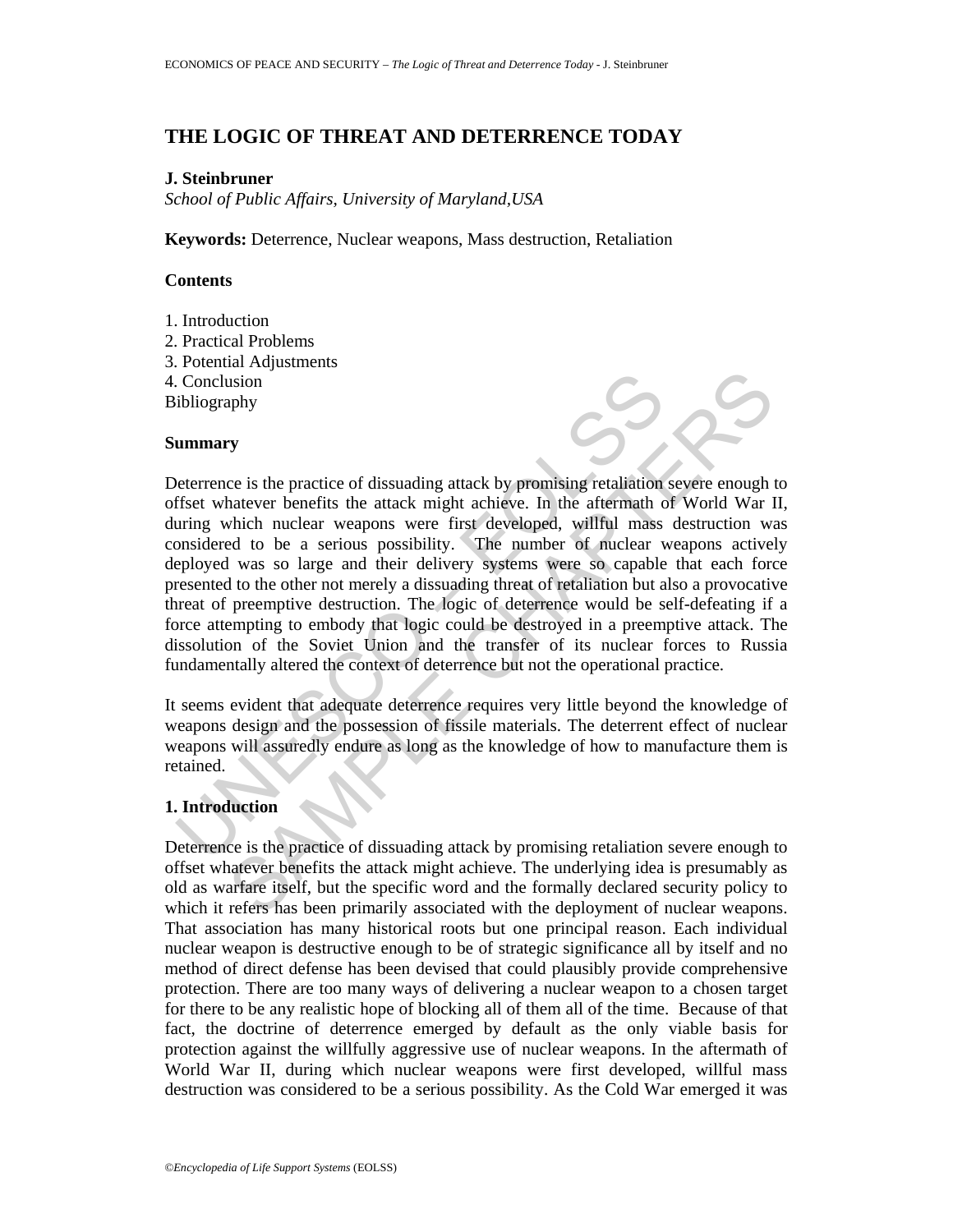presumed to be the predominant form of threat.

#### **2. Practical Problems**

In practical application the basic idea of deterrence has encountered several debilitating difficulties. The number of nuclear weapons actively deployed by the two original protagonists, the Soviet Union and the United States, was so large and their delivery systems were so capable that each force presented to the other not merely a dissuading threat of retaliation but also a provocative threat of preemptive destruction. The logic of deterrence would be self-defeating if a force attempting to embody that logic could be destroyed in a preemptive attack. Such a force would incite nuclear war rather than prevent it. In order to solve that problem, both sides developed monitoring systems to detect the onset of attack and rigged their forces to react before a preemptive attack could be completed, thereby undermining the confidence that the initiating side could have in the effectiveness of a preemptive attack. That development was considered sufficient to assure that the logic of deterrence would not have a perverse result, but it created a serious problem that escaped the bounds of that logic.

etect the onset of attack and rigged their forces to react before a pould be completed, thereby undermining the confidence that the initial diversions of a premptive attack. That development infificient to assure that the The two large forces operated by thousands of individuals in dispersed locations and programmed for mass attack on short notice might inadvertently trigger an engagement that no one actually intended. Because of that possibility, the two protagonists supposedly so dangerous to each other that they had to wield a continuous threat of massive destruction, had also to reassure each other that the forces so disposed would be managed without any misjudgment or managerial breakdown--that they would not retaliate by mistake. The display of extreme threat judged necessary to assure the deterrent effect simultaneously required a subtle form of collaboration significant enough to bring into question whether the practice of active deterrence was necessary in the first place.

e onset of attack and rigged their forces to react before a preemptive attacempted, thereby undermining the confidence that the initiating side could the effectiveness of a preemptive attack. That development was considere In addition, the development of large deterrent forces by the two original protagonists posed the troublesome question as to how other societies were to be protected against the posited threat of willful mass aggression. If the United States, the Soviet Union and its major successor state, Russia, needed national deterrent forces, then why not everyone else? If many others did get them, could the world as a whole tolerate the volatile interactions of multiple deterrent relationships? China, France and the United Kingdom did deploy independent national forces more or less at the same time as the United States and the Soviet Union. But these forces did not involve themselves in continuous operational engagement to the same extent. Israel is widely assumed to have surreptitiously developed a substantial force but it is not actively displayed. Under the terms of the 1968 Nonproliferation Treaty (NPT), 184 other countries formally agreed not to develop national forces with the understanding that they would not be threatened and would be protected by the other deterrent forces and that good faith efforts would be made to eliminate those forces eventually. In 1998 India and Pakistan each conducted a series of nuclear weapons tests and indicated that in the context of their highly contentious relationship they would deploy active deterrent forces. Although neither country was a party to the NPT, their actions reinforced a longstanding question as to whether the many additional states readily capable of developing national nuclear forces would indefinitely choose not to do so.